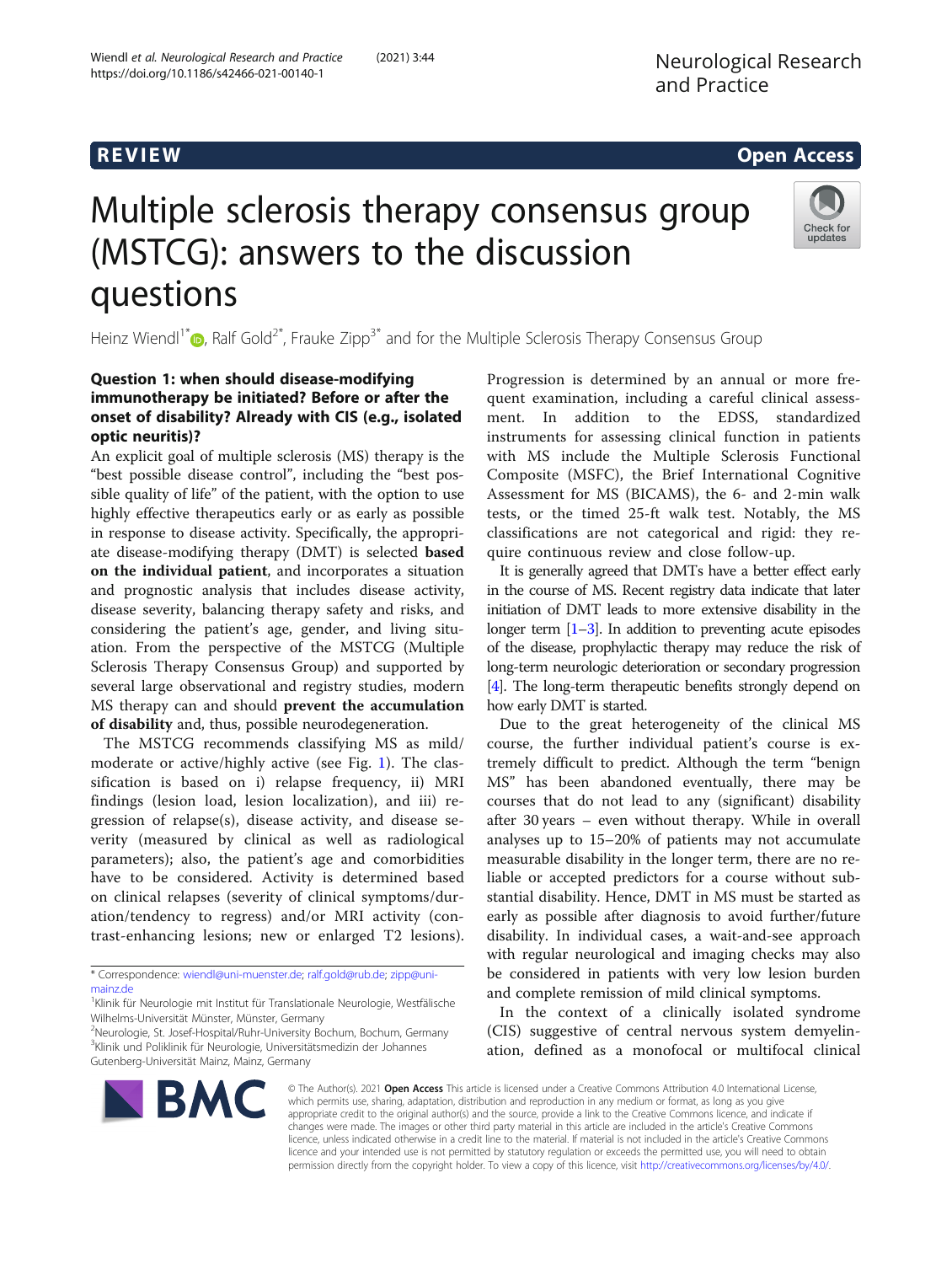<span id="page-1-0"></span>

|                                                                                                                                                                                                                                                                                                                                                                                                                                                                                                                                                                                                                                                                                                                                                                                                                                                                                                                                                                                                                                                                                                                                                                                      |                                                                                   | <b>McDonald MS: Relapsing MS (RMS)</b>                               |                                                                                                                                                                                                            | <b>Progressive MS (PMS)</b>                                                                                                                                |                                                                  |                                                |
|--------------------------------------------------------------------------------------------------------------------------------------------------------------------------------------------------------------------------------------------------------------------------------------------------------------------------------------------------------------------------------------------------------------------------------------------------------------------------------------------------------------------------------------------------------------------------------------------------------------------------------------------------------------------------------------------------------------------------------------------------------------------------------------------------------------------------------------------------------------------------------------------------------------------------------------------------------------------------------------------------------------------------------------------------------------------------------------------------------------------------------------------------------------------------------------|-----------------------------------------------------------------------------------|----------------------------------------------------------------------|------------------------------------------------------------------------------------------------------------------------------------------------------------------------------------------------------------|------------------------------------------------------------------------------------------------------------------------------------------------------------|------------------------------------------------------------------|------------------------------------------------|
|                                                                                                                                                                                                                                                                                                                                                                                                                                                                                                                                                                                                                                                                                                                                                                                                                                                                                                                                                                                                                                                                                                                                                                                      | <b>CIS</b>                                                                        | <b>RRMS</b>                                                          |                                                                                                                                                                                                            | <b>SPMS</b>                                                                                                                                                |                                                                  | <b>PPMS</b>                                    |
| Disease-modifying therapy                                                                                                                                                                                                                                                                                                                                                                                                                                                                                                                                                                                                                                                                                                                                                                                                                                                                                                                                                                                                                                                                                                                                                            |                                                                                   | and second-line therapies<br>(highly-) active <sup>6</sup><br>first. | <b>Pulsed therapies</b><br>Alemtuzumab<br>Cladribine<br>Ocrelizumab<br><b>Continuous therapies</b><br>Natalizumab $3$<br>$\bullet$<br>Ofatumumab<br>S1P-modulators<br>(Fingolimod, Ozanimod,<br>Ponesimod) | with relapses<br>Cladribine<br>Interferon b 1b<br>S.C.<br>Ocrelizumab<br>Ofatumumab<br>Ponesimod<br>Siponimod<br>$\bullet$<br>(Mitoxantrone <sup>2</sup> ) | without relapses,<br>with MRI activity<br>Siponimod<br>$\bullet$ | with clinical / MRI<br>activity<br>Ocrelizumab |
|                                                                                                                                                                                                                                                                                                                                                                                                                                                                                                                                                                                                                                                                                                                                                                                                                                                                                                                                                                                                                                                                                                                                                                                      | Interferon-b-1a i.m.<br>$\bullet$<br>Interferon-b-1a s.c.<br>Interferon-b-1b s.c. | mild / moderate                                                      | Dimethyl fumarate<br>Glatiramer acetate <sup>5</sup><br>Interferons <sup>4</sup><br>Teriflunomide<br>(Azathioprine <sup>1</sup> )                                                                          |                                                                                                                                                            |                                                                  |                                                |
| Fig. 1 DISEASE-MODIFYING THERAPY OF MS. 1 - AZATHIOPRINE IS FORMALLY APPROVED BUT RARELY APPLIED (2ND CHOICE); 2 - MITOXANTRONE FORMALLY APPROVED HERE AS WELL AS IN<br>HIGHLY ACTIVE RRMS BUT RARELY APPLIED DUE TO THE UNFAVORABLE SIDE EFFECT PROFILE AND THE CUMULATIVE MAXIMUM DOSE (2ND CHOICE); 3 - NATALIZUMAB: BOTH I.V. AND S.C.; ESPECIALLY<br>IN CASE OF HPYV-2 (JCV) ANTIBODY POSITIVITY (HPYV-2 [JCV] AB 20.9 HPYV-2 [JCV] AB TITER) RISK STRATIFICATION IS ESSENTIAL DUE TO PML RISK HIGH RISK FOR PML AFTER I) PRIOR<br>IMMUNOSUPPRESSION, II) 2 18 MONTHS OF CONTINUOUS THERAPY, AND WITH III) POSITIVE HPVV-2 (JCV) AB STATUS; 4 - INTERFERONS: INTERFERON-B-1A I.M., INTERFERON-B-1A S.C., INTERFERON-B-1B<br>S.C., PEGYLATED INTERFERON-B-1A S.C./LM; 5 - GLATIRAMER ACETATE INCLUDES OTHER GLATIRAMOIDS, 6 - DECISIONS ON TYPE OF THERAPY (AS WELL AS THERAPY CONCEPT) DEPEND ON THE LEVEL OF<br>DISEASE ACTIVITY AND SEVERITY; THUS FIRST- AND SECOND-LINE THERAPIES ARE INCLUDED HEREAVAILABLE DRUGS ARE LISTED ALPHABETICALLY, NOT BY STRENGTH OR PREFERENCE. SCHEME FROM:<br>MSTCG, DGNEUROLOGY KOMMENTAR (2021) https://doi.org/10.1007/s42451-021-00353-3 |                                                                                   |                                                                      |                                                                                                                                                                                                            |                                                                                                                                                            |                                                                  |                                                |

event, e.g., optic neuritis or a spinal cord, brain stem, or hemispheric syndrome, the MSTCG takes a proactive position on the management of these patients. Currently, three licensed medical treatments are available for CIS patients (Interferon-b-1a i.m., Interferonb-1a s.c., Interferon-b-1b s.c.). (Interestingly, in the USA, siponimod is a recently approved additional option). Furthermore, it is of utmost importance that in this early phase of the disease, the affected patients become aware of and compliant to the need to monitor the situation to ensure the best possible treatment and management in the long term to prevent disease activity and neurodegeneration. This includes clinical and MRI follow-up and patient education in this specific phase of the disease. In persons with isolated optic neuritis without further evidence of CNS pathology on MRI, there is the possibility of no further progression to MS. Hence, here disease monitoring without treatment can be an option to consider in discussion with the patient [[5\]](#page-5-0). In patients with further evidence of CNS lesions or oligoclonal bands that do not fulfill the MRI criteria for a full MS diagnosis, medical therapy needs to be clearly favored and advised over a pure monitoring approach. Any decision-making is a joint process requiring a

responsible choice by the affected patient. In case of no immediate medical treatment, disease monitoring will be continued to uphold the opportunity for an effective early therapeutic intervention.

Generally, under exclusion of other differential diagnostic causes, CIS patients (regardless of whether the criteria for DIT and DIS are met) must be offered immunotherapy. The choice of immunotherapy should be based on predictive parameters; primarily i) MRI findings (number and localization of lesions) but also ii) extent of relapse regression, iii) multifocal presentation, and iv) CSF-specific OCB or chronic inflammatory CSF changes. For CIS patients with a high lesion burden and/or infratentorial lesions on diagnostic MRI, immunotherapy should be actively recommended given the presumed unfavorable prognosis. Here, depending on the individual circumstances, high-efficacy therapy can be considered already for initial treatment. Importantly, the treatment of CIS should not be unnecessarily delayed and should not follow an escalation approach in the individual (highly-active) case.

Last but not least, already CIS can be considered as MS in several colleagues' opinions. The latest revision of the McDonald criteria allows the diagnosis of MS in many cases previously considered as CIS [\[6](#page-5-0), [7](#page-6-0)].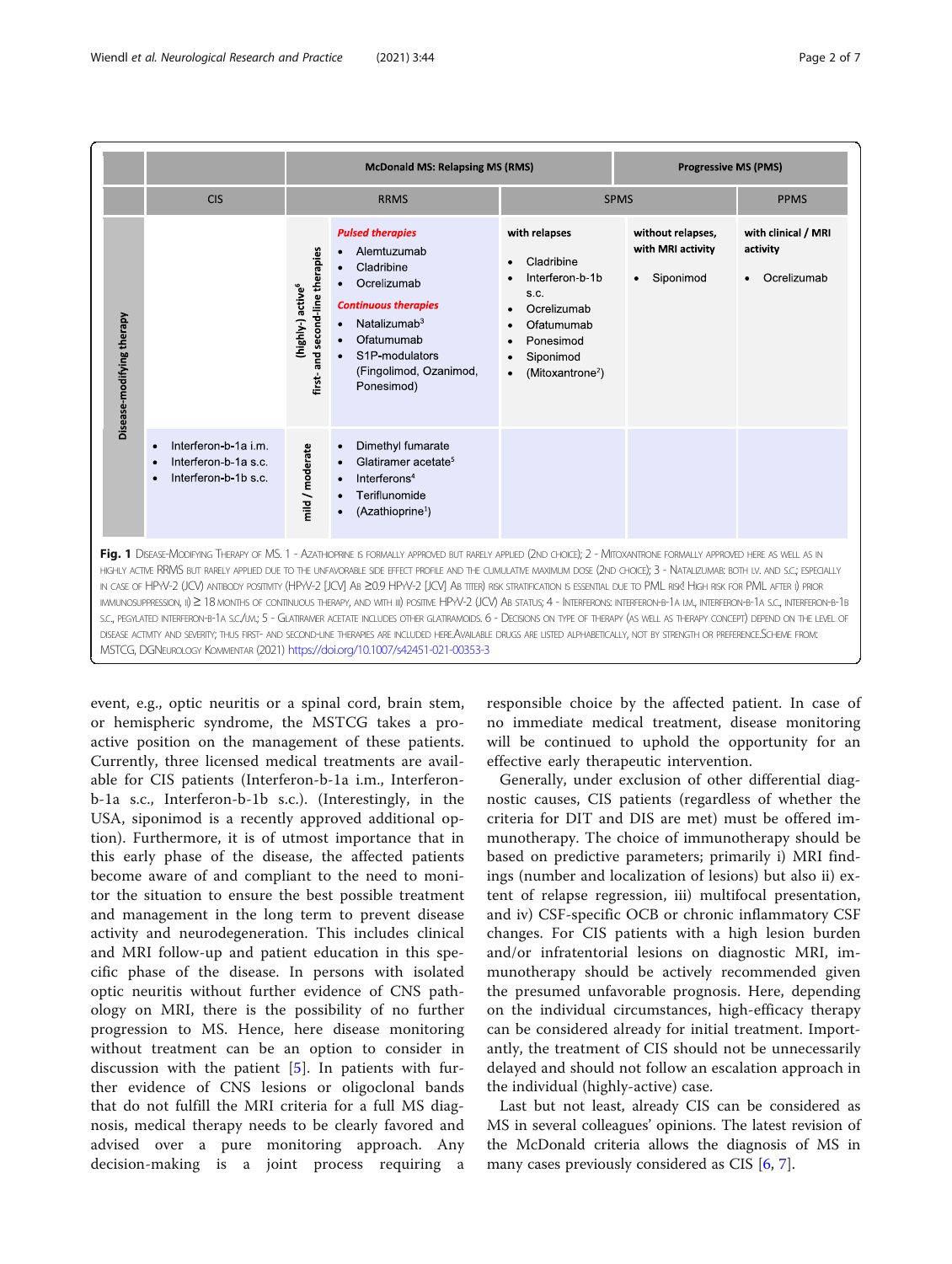# Question 2: which disease-modifying therapy should be selected when? Should a less potent and low-risk therapy initially be selected for all patients, or should some patients immediately receive a high-efficacy therapy with a higher risk profile and requiring more complex monitoring? To be considered in this context: escalation in three stages versus individually adjusted escalation

Presently, two treatment approaches dominate the selection of optimal therapy for (highly) active MS. Both strategies are based on evaluating the individual patient's risk of further MS progression and considering the risk versus efficacy of the specific disease-modifying therapies. According to the escalation approach, lower-efficacy therapies with a known and relatively safe risk profile are selected for initial treatment. If – despite sufficiently long and regular treatment – disease activity persists/recurs, treatment is escalated to a more potent therapy option. In the alternative approach, treatment is initiated with a high-efficacy disease-modifying therapy already at the time of diagnosis; for example, with alemtuzumab, cladribine, natalizumab, ocrelizumab, ofatumumab, or S1P receptor modulators (fingolimod, ozanimod, ponesimod).

Limiting current treatment recommendations to the escalation approach is insufficient regarding the current data situation and diminishes the possibilities to start treatment with a higher-efficacy medication.

The DGN guideline attempts to grade diseasemodifying therapies according to potency and thus divides medications into three groups. In the view of the MSTCG, this is scientifically unsound as any minimal differences in the percentage of relapse reduction cannot be formally compared between the drugs due to different study collectives. Problematically, this scientifically not well-founded approach ultimately results in a "three-part division" of the therapy algorithm – consisting of first a low-potent, then a medium-potent, and finally a highpotent therapy. This stepwise escalation, which is described as the preferential approach, does not correspond to established consensus recommendations, new study findings, or European/international therapy concepts – according to which not only the time of therapy (earliest possible) but also the potency of the therapy influences the long-term outcome. Thus the meanwhile more proactive therapy concepts and the freedom of therapy are ultimately restricted with a three-part escalation.

Choosing the first DMT in MS patients is challenging. The choice must occur on an individual patient level and take into account several factors: clinical symptoms, MRI activity, the efficacy of the therapeutic agent, side effects of the therapeutic agent, handling, route of administration, and the patient's life circumstances and family situation [\[8](#page-6-0), [9](#page-6-0)]. A general rule applies: the more potent the DMT, the higher the potential risk of severe side effects. The escalation regimen, in which therapy is always started with a less effective drug and switched to a high-efficacy DMT if disease activity persists, was initially advocated when only a few DMTs were available. With the availability of multiple high-efficacy DMTs, including depleting therapies, the hit-hard-and-early concept was postulated, recommending the use of highefficacy DMT at disease onset, in analogy to, for example, rheumatology. Controlled trials that might demonstrate the superiority of one of these therapeutic approaches have now been initiated, but results will not be available for several years. Retrospective registry studies already suggest that in patients with disease activity, early use of high-efficacy DMT compared to lowerefficacy DMT may delay subsequent disability progression or transition to SPMS [[2,](#page-5-0) [4\]](#page-5-0). The underlying reason may be in concordance with delaying therapy initiation early in the disease: persistent clinical or subclinical disease activity under less effective therapy may cause irreversible neurological deficits and allow the activation of signaling pathways associated with progressive disease that could have been otherwise prevented.

High-efficacy therapies are not suitable for every patient and require an individual risk-benefit assessment. Depleting or immune reconstitution therapies (IRTs), including autologous hematopoietic stem cell transplantation, have a special position in this regard. They cause profound changes in the immune system. Thus, on the one hand, they show a higher risk of severe side effects and notably increased risk of infection in the first months after a therapy pulse. On the other hand, a proportion of patients profit from disease stabilization and therapeutic effects persisting years beyond the end of therapy, inducing long-lasting therapy-free disease stability [[10](#page-6-0)–[12](#page-6-0)]. Substance-specific risk reduction strategies need to be applied. In comparison, conventional immunotherapies require continuous therapy with cumulative risks over time, counting towards the individual risk-benefit balance.

Considering the disease course in the long term, there is an advantage of using high-efficacy versus lowerefficacy DMTs from the beginning. This treatment strategy is supported by registry data, although prospective studies are lacking. Due to a likely increased risk for severe side effects and in consideration of individual life circumstances, the use of high-efficacy DMTs at the beginning of the disease should be decided individually, following the neurologist's recommendations and the patient's wishes.

Different therapy concepts exist within the group of high-efficacy DMTs. I) Sustained therapy: efficacy relatively immediate with application and accompanied by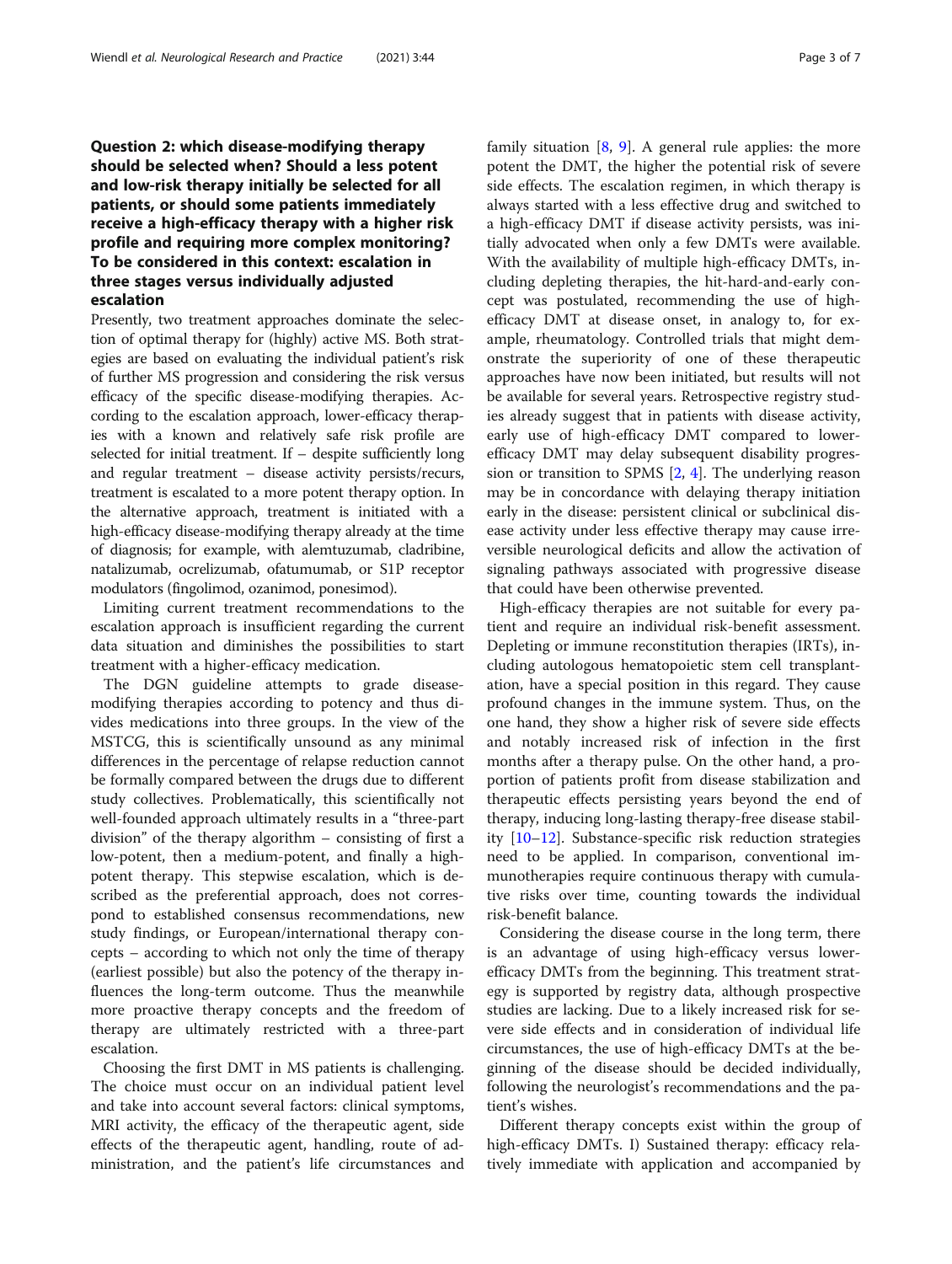reversibility after discontinuation: natalizumab and S1P receptor modulators (as well as ocrelizumab and ofatumumab with limitation due to the mechanism of action), versus II) pulsed therapy: efficacy due to immune depletion and repopulation significantly beyond the half-life of the drug, possibly also permanent therapy-free disease stability: alemtuzumab and cladribine (and possibly ocrelizumab, with severe limitation due to mechanism of action).

Although the DGN guideline mentions chronic/continuous versus pulsed therapy approaches, it clearly prefers the chronic therapy approach. This is justified by pointing towards the lack of long-term data for pulsed therapies, which, however, is not correct. Ultimately, education about both therapy concepts must be provided, especially since the patient must be informed about the possibility of disease stabilization without continuous therapy [[10\]](#page-6-0).

# Question 3: when should the immunotherapy be terminated? Should the therapy generally be terminated after a few [\[5\]](#page-5-0) years, or is long-term and sometimes permanent therapy feasible? To be considered in this context: the problem of disease reactivation/rebound

The scientific data on this clinically highly relevant question is scarce. The only available data result from retrospective observational studies mostly on older injectable MS therapeutics and comprising relatively small cohorts. A prospective paper from the Global MS Database describes that while relapse rates remain stable after discontinuation of injectable MS therapies, disease progression is significantly accelerated [[13\]](#page-6-0). These results are consistent with smaller retrospective observations. So if treatment is well tolerated and safe, patients should be motivated to continue.

Special consideration must be given to agents inhibiting leukocyte migration (natalizumab and the S1P receptor modulators fingolimod, ozanimod, ponesimod, siponimod). Here, discontinuation without a concept for follow-up treatment should be the exception due to possible recurrence or even rebound of disease activity (challenging situations arise, for example, in the context of pregnancy, lactation, or surgery).

IRTs (alemtuzumab, cladribine, and within limitation maybe also ocrelizumab) are special cases, in the sense that disease stability without further or follow-up treatment is part of the therapeutic concept. Available data indicate that about 50% of patients can be stable for many years after alemtuzumab without a need for follow-up treatment, including the possibility of treating recurrent disease activity again with CD52 depletion (with the prospect of achieving re-stabilization).

Only a few controlled studies currently exist for the discontinuation of B-cell depleting drugs. However, a reversible mechanism of action, and therefore ultimately a return of disease activity, can be expected due to the Bcell dominance of the depletion principle. Established prognostic or diagnostic markers (such as the dynamics of depleting vs. repopulating immune cell types) that would indicate durable remission for a specified group do not exist for MS. Hence, also IRTs require established guidelines for monitoring and appropriate action plans for recurring disease activity.

More attention is now being paid to disease activity in relation to age, effects of therapy relating to age, and phenomena of immune senescence versus immunocompetence in old age. Roughly, the inflammatory activity and the effect of immunotherapy, especially the influence on progression, decrease with age. When weighing the therapeutic goals and benefit-risk profile, considering disease activity becomes more important, especially at a higher age  $(> 50)$ .

We generally recommend that MS patients who are stable on a given DMT, receive clinical and/or radiological monitoring, and are without any safety or tolerability issues, should continue therapy. Discontinuing or pausing treatment is associated with the risk of recurrence of disease activity and/or progression, depending on the mechanism of action. Discontinuing or pausing treatment at a patient's explicit request (without planned follow-up therapy) may be done if adhering to clear guidelines for clinical and imaging monitoring.

The DGN guideline positions itself very clearly towards the discontinuation of disease-modifying therapy in the long term and strongly recommends this possibility after 5 years. From the point of view of the MSTCG, this recommendation is not feasible considering the available data and can even create risks for some patients. Discontinuation or pausing of therapy at the explicit request of the patient (without a planned followup therapy) can take place under clear conditions for clinical and imaging monitoring but is by no means the rule. Corresponding discontinuation studies have only just been initiated internationally. On the other hand, there are clear epidemiological data on a possible "re-activation" in the sense of disease progression at any time, as well as data on a re-activation or rebound after discontinuation of immunomodulatory drugs. In addition, increased disease activity (rebound) may occur after discontinuation of natalizumab or S1P receptor modulators. In this line of critique, from the point of view of the MSTCG, the DGN guideline balances medication safety for the patient higher than modern options for longterm disease stabilization.

Several studies and reports describe the further development of MS and clinical and paraclinical disease activity after discontinuing DMT. The course after discontinuation depends on various factors such as disease severity in the individual patient, disease duration, comorbidities, and the type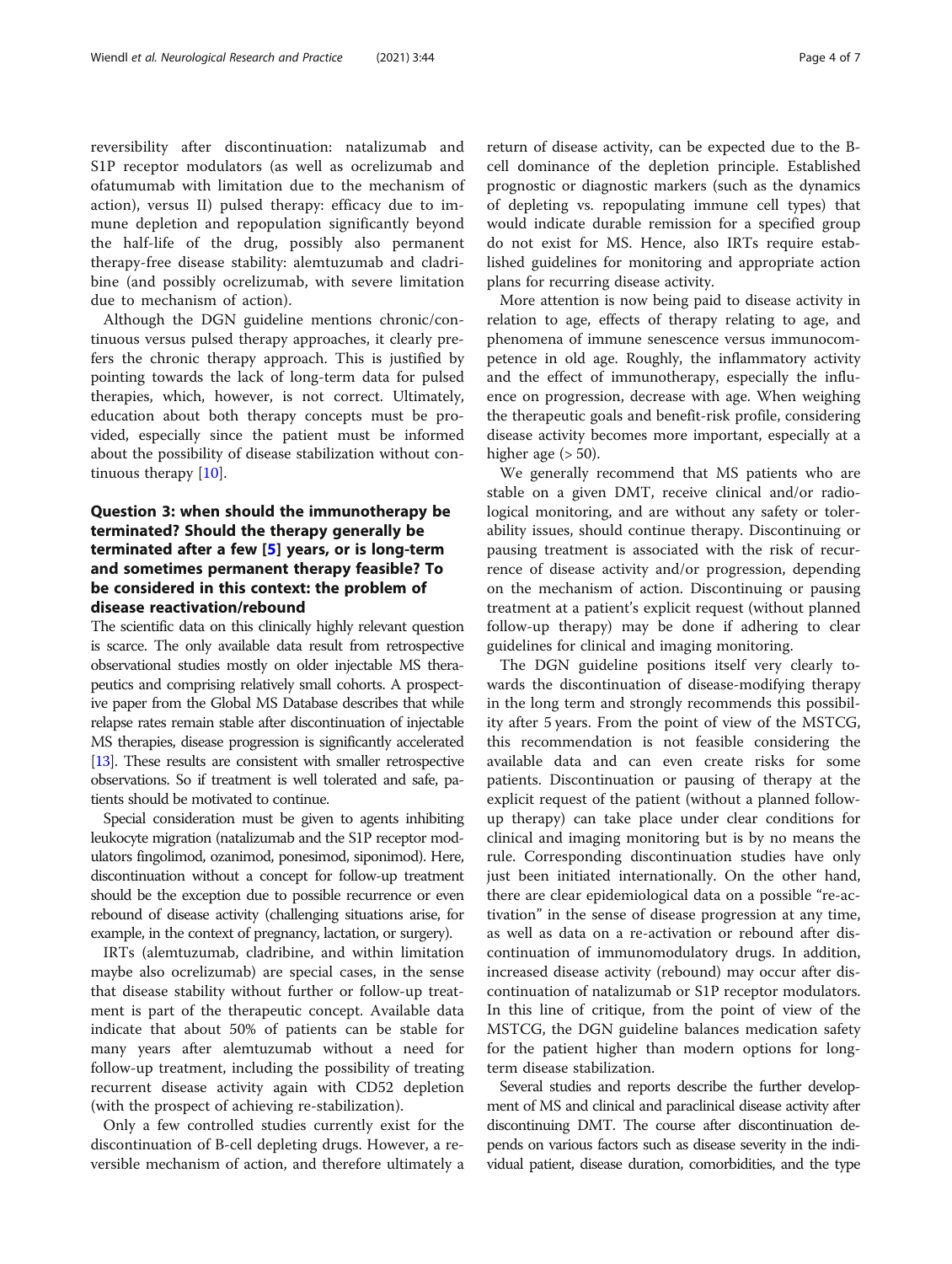of DMT. While pulsed immunotherapies tend to stabilize disease over the longer term, maintenance therapies suggest a more rapid return of disease activity after cessation. The therapy sequence is also essential  $[14, 15]$  $[14, 15]$  $[14, 15]$  $[14, 15]$  $[14, 15]$ . In addition, there are immunopathogenic factors (genetics, environment, lifestyle).

Another factor to consider is differences in wash-out periods, i.e., the times between discontinuation of a substance and initiation of follow-up treatment (typically from one to six months). Special consideration in this context is given to drugs that affect leukocyte migration [[16,](#page-6-0) [17](#page-6-0)]. For them, in addition to the expected recurrence of disease activity due to discontinuation, various reports describe a rebound, meaning a return of disease activity to a level exceeding that before the start of therapy. Although numerous studies describe this effect for fingolimod and natalizumab, rebound does not occur in every individual after discontinuing these therapies. However, an appropriate follow-up treatment should always be administered after fingolimod and natalizumab to prevent the potential recurrence of disease activity.

Hence, discontinuation or suspension of a medication for the therapy of (highly) active MS, either based on suboptimal efficacy or safety concerns, must be accompanied by a clear follow-up concept. The following factors should be considered when selecting a follow-up medication: 1.) disease activity (clinical and MRI): the higher the disease activity, the larger the need for immediate initiation of a new therapy; 2.) disease severity; 3.) half-life as well as biological activity of the previous medication (differentiation between so-called maintenance therapies (natalizumab, S1P receptor modulators, partly ocrelizumab) and pulsed therapies, (alemtuzumab, cladribine, partly ocrelizumab)); 4.) the risk of "carry-over" PML should be reduced as much as possible, and clinical, MRI, and liquid diagnostic parameters (detection of HPyV-2 [JCV] DNA by PCR) should be used to determine the baseline or pre-conversion status. The risk of recurrence of disease activity or rebound (especially after leukocyte migration therapies such as natalizumab or S1P receptor modulators) should be considered and can be expected 2–6 months after discontinuation of these agents.

For SPMS, uncertainties may arise further down the line when patients with initially active disease have been treated and no longer have relapses. Various experts, including the authors of the North American guideline, recommend discontinuing therapy when there is pure progression without relapse. However, it is unclear whether the DMT suppresses relapse activity despite not affecting progression, meaning that patients would continue to benefit from the relapse rate reduction provided by DMT. If therapy is discontinued in SPMS patients,

close monitoring of subsequential inflammatory activity is essential.

# Question 4: how strongly should aspects specified in the official therapy approval be reflected in a treatment recommendation? To be considered in this context: is the equivalent recommendation for rituximab (off-label use) and ocrelizumab as approved B-cell-depleting therapy (on-label) appropriate?

Drugs are approved by regulatory agencies following a detailed and rather rigid process. Approvals of therapies are associated with distinct "labels". Regarding MS therapies, labels are usually related to the populations that have been tested and for whom a positive benefit-risk ratio can be assumed. Formally this means the approved drugs can be used under the prerequisites and conditions provided within the label – a medicolegal aspect that must not be neglected.

Guidelines certainly are asked to put those approval texts into a given context and a disease treatment concept. However, guidelines should not a priori conflict with the liberty of treatment choice nor create medicolegal conflict situations by recommending off-label therapies where on-label therapies are available.

With regard to the DGN guideline, the most relevant problems are generated by the expressed preference for the "escalation approach" and the categorization of drugs into three classes of efficacy. This stands in conflict with the scientific basis of the effectiveness/efficacy classes (see question 2) and the approval texts.

In recent years, anti-CD20 antibodies have become established as a further therapeutic option for relapsing MS. Ocrelizumab has been approved since 2018 and was developed from rituximab, which was never formally approved for MS treatment (only off-label use). Ofatumumab, which is administered subcutaneously, received approval in March 2021.

A critical problem is generated by the potential offlabel use of the CD20 antibody rituximab, based on the assumed similarity of the molecular target. Rituximab is not approved for MS, despite broad off-label use in various countries worldwide, but is placed on an "equal footing" with other preparations for B-cell therapy (ocrelizumab, ofatumumab). This is problematic since there are no available class I evidence study results to formally allow this statement for rituximab. While on the other hand, ocrelizumab and ofatumumab have provided strong class I evidence from phase III trials studying the efficacy and safety of these CD20 antibodies in a headto-head comparison (OPERA, ORATORIO, ASCLEPIOS trials).

Ocrelizumab was also the first compound ever to be approved for PPMS. In the relatively small but well-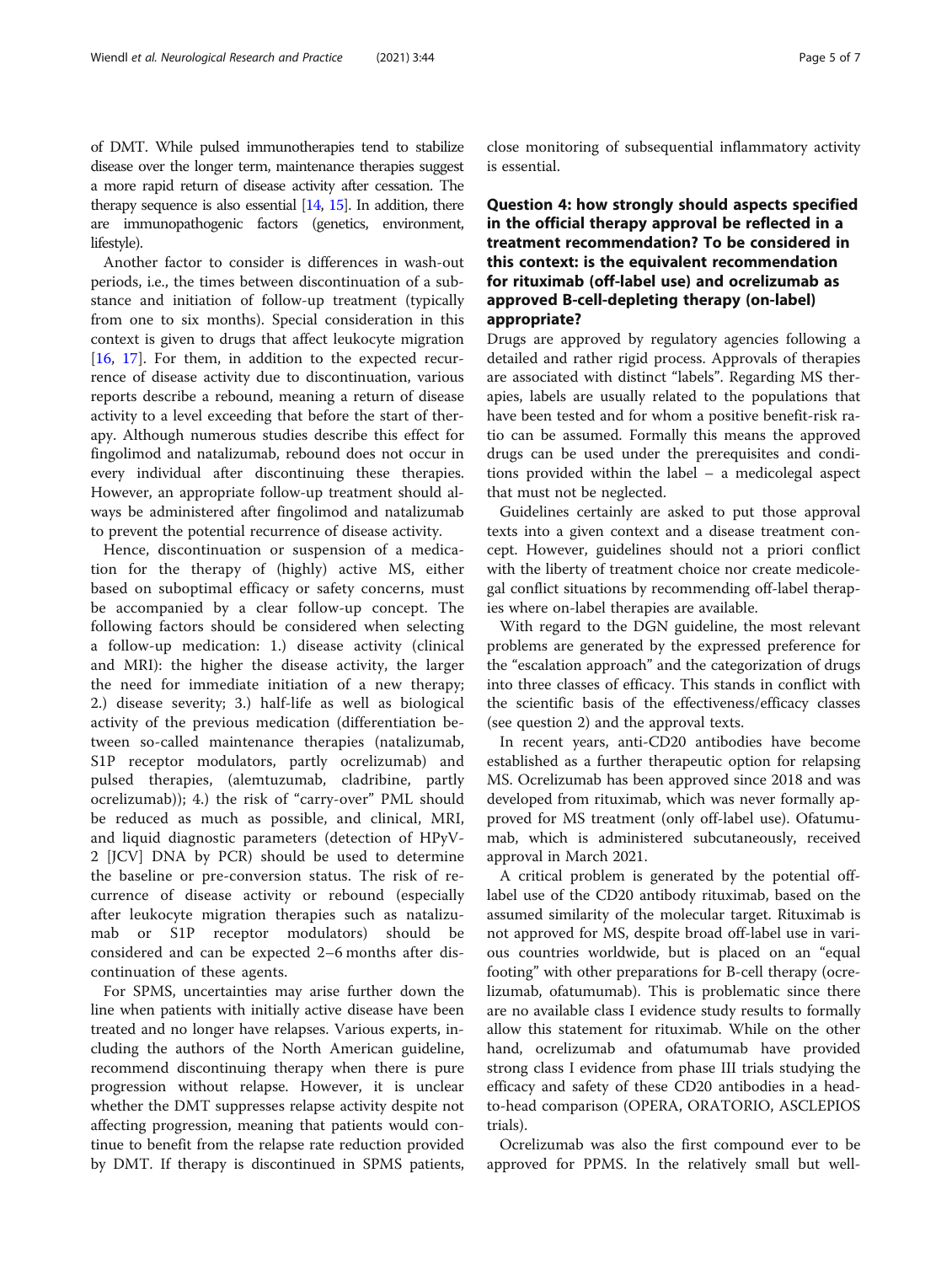<span id="page-5-0"></span>structured pivotal study, a significant delay in disability progression since the onset of progressive MS, particularly in the first year after initiation of therapy, was achieved in patients under 50 years of age with active disease and short disease duration. This resulted in a theoretical delay of wheelchair use by up to seven years [[18\]](#page-6-0). The pivotal study indicates better efficacy in younger patients with shorter disease duration [[19\]](#page-6-0). For PPMS, ocrelizumab is thus the only currently approved treatment. Even if the effect in PPMS is comparatively small as measured by the EDSS, at least younger patients benefit from therapy with ocrelizumab, especially since there is no approved alternative. There are no data from controlled trials in older patients (> 55 years) with a longer disease course (> 15 years) and a higher degree of disability (EDSS score > 6.5). Nevertheless, according to the authors' assessment, therapeutic nihilism should not be practiced here. In particular, for patients at risk of losing physical independence, a therapeutic attempt is justified. For the patient's quality of life, this attempt can be decisive.

Ocrelizumab and especially ofatumumab are "next-generation" antibodies with less or no murine compounds, therefore further reducing immunogenicity. Studies to inform about vaccination immune responses in MS patients have been carried out in ocrelizumab [\[20](#page-6-0)].

While the authors agree that similar efficacy is possible with rituximab if studied under controlled conditions, it is formally off-label and thus leads to medicolegal problems. In this context, the MSTCG points out the importance of providing treatment recommendations in principle in line with the approval texts. Off-label therapy should clearly be possible in case of insufficient alternatives or situations where on-label therapies are not sufficient to control the situation.

The same argumentation holds for the four available S1P receptor modulators, for which one could say they are all the same active group but that all ultimately have distinct approvals. This is partly due to the specific studies (fingolimod in RRMS, siponimod in SPMS) but also due to the approval history (the first S1P receptor modulator fingolimod was only approved as a second-line therapy to ensure safety as best as possible, which was ultimately not a wrong initial decision). However, one cannot say that all S1P receptor modulators are the same, but we must look at the specific approval situations.

The MSTCG has approached this problem by considering the formal approval texts while at the same time dividing the therapy scheme with the more modern and appropriate subdivisions of relapsing-remitting MS versus progressive MS (Fig. [1](#page-1-0)). This tactic guarantees maximum freedom of therapy on the one hand and, on the other hand, also allows classification and, if necessary, therapy sequence.

A guideline cannot be a "recipe" for all aspects of a complex and, on an individual level adaptive, decision process.

## Supplementary Information

The online version contains supplementary material available at [https://doi.](https://doi.org/10.1186/s42466-021-00140-1) [org/10.1186/s42466-021-00140-1.](https://doi.org/10.1186/s42466-021-00140-1)

Additional file 1. Conflicting interests for all authors

### Acknowledgements

We are very grateful to Zoë Hunter, PhD, ELS, Press and Public Relations of the KKNMS office, for her editorial guidance in the development of this text. The Multiple Sclerosis Therapy Consensus Group (MSTCG) was established back in September 1998 at the ECTRIMS meeting in Stockholm by members of the medical advisory boards of the national MS societies of Germany, Austria, and Switzerland for the purpose of developing evidence-based guidelines for the treatment of MS.

#### Authors' contributions

HW, RG, and FZ contributed to writing the answers to the 4 predefined questions. All MSTCG authors read and approved the final manuscript.

## Funding

Not applicable.

#### Availability of data and materials Not applicable.

## **Declarations**

Ethics approval and consent to participate Not applicable.

#### Consent for publication

Not applicable.

#### Competing interests

Conflicting interests for all authors are listed in the supplementary file of this article.

## Received: 28 June 2021 Accepted: 30 June 2021 Published online: 06 August 2021

#### References

- 1. Chalmer, T. A., Baggesen, L. M., Nørgaard, M., Koch-Henriksen, N., Magyari, M., Sorensen, P. S., & the Danish Multiple Sclerosis Group & Danish multiple sclerosis group (2018). Early versus later treatment start in multiple sclerosis: A register-based cohort study. Eur J Neurol, 25(10), 1262–e110. [https://doi.org/1](https://doi.org/10.1111/ene.13692) [0.1111/ene.13692.](https://doi.org/10.1111/ene.13692)
- 2. He, A., Merkel, B., Brown, J. W. L., MSBase study group, et al. (2020). Timing of high-efficacy therapy for multiple sclerosis: A retrospective observational cohort study. Lancet Neurol, 19(4), 307–316.
- 3. Kavaliunas, A., Manouchehrinia, A., Stawiarz, L., Ramanujam, R., Agholme, J., Hedström, A. K., … Hillert, J. (2017). Importance of early treatment initiation in the clinical course of multiple sclerosis. Multiple Sclerosis, 23(9), 1233– 1240. [https://doi.org/10.1177/1352458516675039.](https://doi.org/10.1177/1352458516675039)
- 4. Brown, J. W. L., Coles, A., Horakova, D., Havrdova, E., Izquierdo, G., Prat, A., … for the MSBase Study Group & MSBase study group (2019). Association of Initial Disease-Modifying Therapy with Later Conversion to secondary progressive multiple sclerosis. JAMA, 321(2), 175–187. [https://doi.org/10.1](https://doi.org/10.1001/jama.2018.20588) [001/jama.2018.20588](https://doi.org/10.1001/jama.2018.20588).
- 5. Gass, A., & Costello, F. E. (2018). Optic neuritis in the diagnosis of MS: More than meets the eye. Neurology, 91(12), 545–546. [https://doi.org/10.1212/](https://doi.org/10.1212/WNL.0000000000006189) [WNL.0000000000006189](https://doi.org/10.1212/WNL.0000000000006189).
- 6. Thompson, A. J., Banwell, B. L., Barkhof, F., Carroll, W. M., Coetzee, T., Comi, G., … Cohen, J. A. (2018). Diagnosis of multiple sclerosis: 2017 revisions of the McDonald criteria. Lancet Neurol, 17(2), 162–173. [https://doi.org/10.1016/](https://doi.org/10.1016/S1474-4422(17)30470-2) [S1474-4422\(17\)30470-2](https://doi.org/10.1016/S1474-4422(17)30470-2).